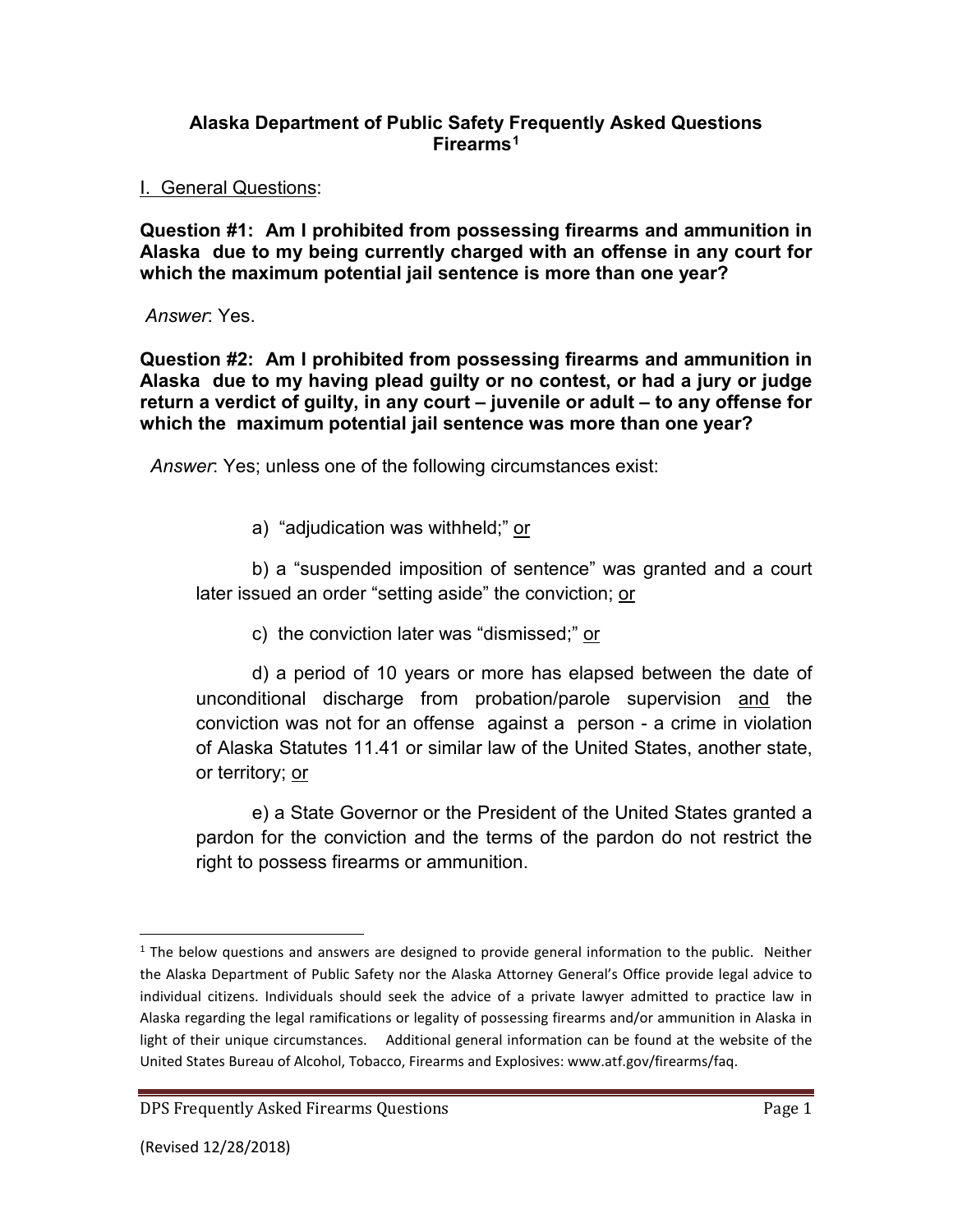**Question #3: Am I prohibited from possessing firearms and ammunition in Alaska due to my being subject to a domestic violence protective order, or any other court order, that prohibits the possession of a firearm and ammunition?**

*Answer*: Yes.

### **Question #4: Am I prohibited from possessing firearms and ammunition in Alaska due to my being subject to a domestic violence protective order?**

*Answer*: Yes; provided the protective order:

- First, was issued after a court hearing as to which you received notice and had the opportunity to participate (all one year Alaska DVPO orders meet this requirement); and
- Second, protects your spouse, your former spouse, a child of yours, the father/mother of a joint child of yours, or a person with whom you have cohabited (the checking of box 1(a), 1(b), or 1(f) on page one of Alaska DVPO one year, Rev.  $1/07$ ; or box  $C(3)(a)$ ,  $C(3)(b)$ ,  $C(3)(c)$ , or  $C(3)(e)$  on page two of Alaska DVPO - one year, Rev. 10/10 & 5/11 meets this requirement); and
- Third, includes a finding of a credible threat to physical safety (the checking of box 4 on page one of Alaska DVPO one year order, Rev 1/07; or box C(5) on page two of Alaska DVPO - one year order, Rev. 10/10 & 5/11 meets this requirement); and
- Fourth, prohibits the use, attempted use, or threatened use of physical force (the checking of box 1(a) on page two of Alaska DVPO one year, Rev. 1/07; or box 1(a) on page three of Alaska DVPO - one year, Rev. 10/10 & 5/11 meets this requirement); and
- Fifth, the prohibition on the use, attempted use, or threatened use of physical force has not been dissolved by later court order. (Page six of Alaska DVPO - one year, Rev. 1/07 and page one of Alaska DVPO - one year, Rev. 10/10 & 5/11 expressly provide that the prohibition on use, attempted use or threatened use of physical force remains in effect indefinitely.)

**Question #5: Am I prohibited from possessing firearms and ammunition in an Alaska residence at which a person will be present who has plead guilty or no contest, or had a jury or judge return a verdict of guilty, in any court – juvenile or adult – to any offense for which the maximum potential jail sentence was more than one year?** 

*Answer*: Yes; unless one of the following circumstances exist:

DPS Frequently Asked Firearms Questions **Page 2** and the page 2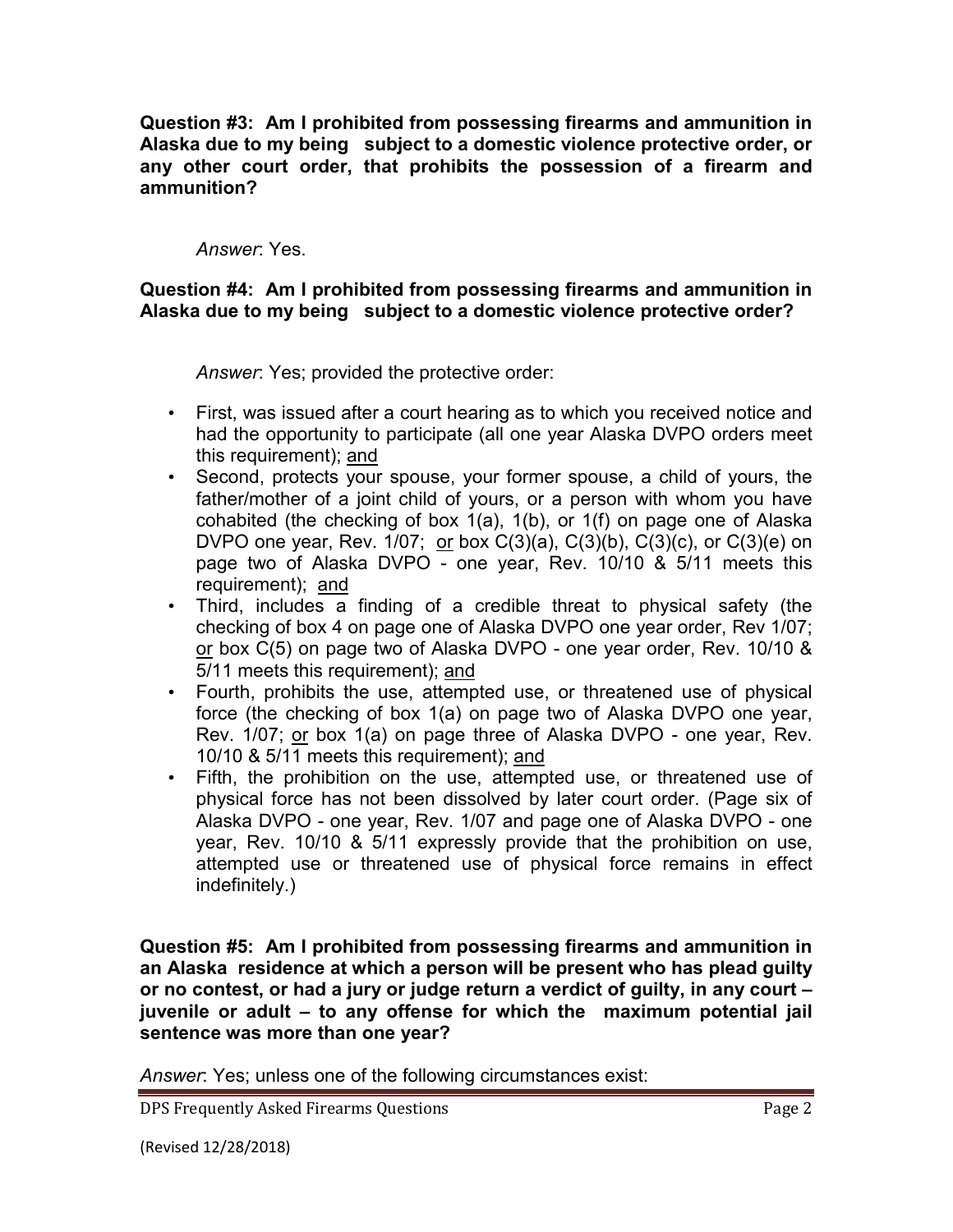a) "adjudication was withheld;" or

b) a "suspended imposition of sentence" was granted and a court later issued an order "setting aside" the conviction and the conviction was not for a crime against a person – a crime in violation of Alaska Statutes 11.41 or similar law of the United States, another state, or territory; or

c) the conviction later was "dismissed;" or

d) a period of 10 years or more has elapsed between the date of unconditional discharge from probation/parole supervision and the conviction was not for an offense against a person - a crime in violation of Alaska Statutes 11.41 or similar law of the United States, another state, or territory; or

e) a State Governor or the President of the United States granted a pardon for the conviction and the terms of the pardon do not restrict the right to possess firearms or ammunition.

**Question #6: Am I prohibited from possessing firearms and ammunition in Alaska due to my being currently charged with any offense, felony or misdemeanor, in any jurisdiction (federal, state, county, local, or foreign) outside of the State of Alaska?**

*Answer*: Yes.

**Question #7: Am I prohibited from possessing firearms and ammunition in Alaska due to my using any marijuana?**

*Answer*: Yes.

**Question #8: Am I prohibited from possessing firearms and ammunition in Alaska due to my using any controlled substance - including but not limited to depressants, stimulants, or narcotics – other than that prescribed for you to use by a medical doctor?**

*Answer*: Yes.

DPS Frequently Asked Firearms Questions **Page 3** Page 3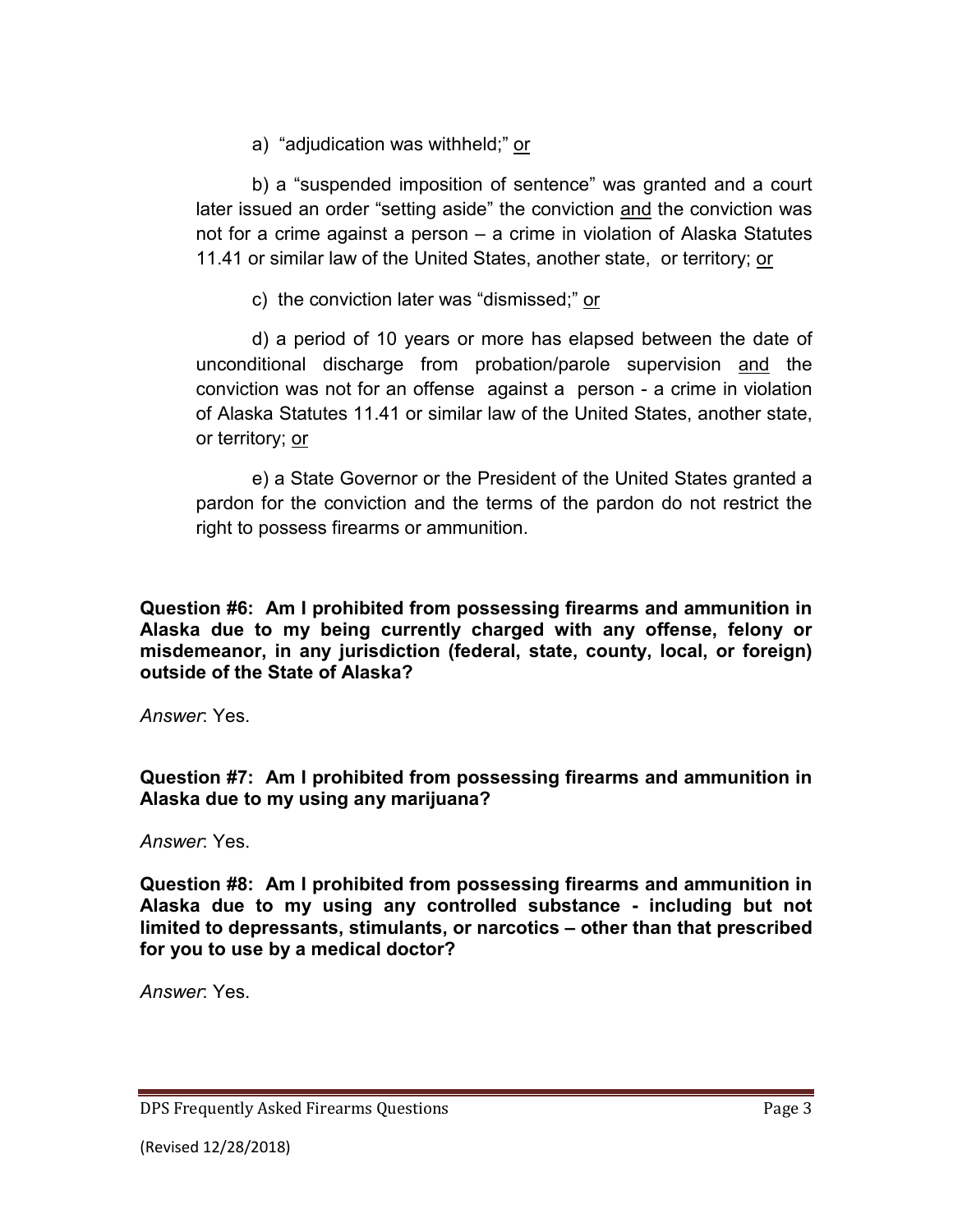**Question #9: Am I prohibited from possessing firearms and ammunition in Alaska due to a judge or jury finding me mentally incompetent or to suffer from a mental defect or disease?** 

*Answer*: Yes.

**Question #10: Am I prohibited from possessing firearms and ammunition in Alaska due to a judge or jury committing me to a mental health institution or facility?** 

*Answer*: Yes.

**Question #11: Am I prohibited from possessing firearms and ammunition in Alaska due to my illegally or unlawfully being in the United States?** 

*Answer*: Yes.

**Question #12: Am I prohibited from possessing firearms and ammunition in Alaska due to my not being a citizen of the United States and not admitted for permanent residence?** 

*Answer*: Yes; unless the possession is in direct connection with lawful hunting or a lawful organized athletic or sport shooting event.

**Question #13: Am I prohibited from possessing firearms and ammunition in Alaska due to my having been dishonorably discharged from the armed forces?** 

*Answer*: Yes.

**Question #14: Am I prohibited from possessing firearms and ammunition in Alaska due to my renouncing my United States citizenship?** 

*Answer*: Yes.

**Question #15: Am I prohibited from possessing on my person firearms and ammunition in Alaska any time I am under the influence of alcohol?** 

*Answer*: Yes.

DPS Frequently Asked Firearms Questions **Page 4** and the page 4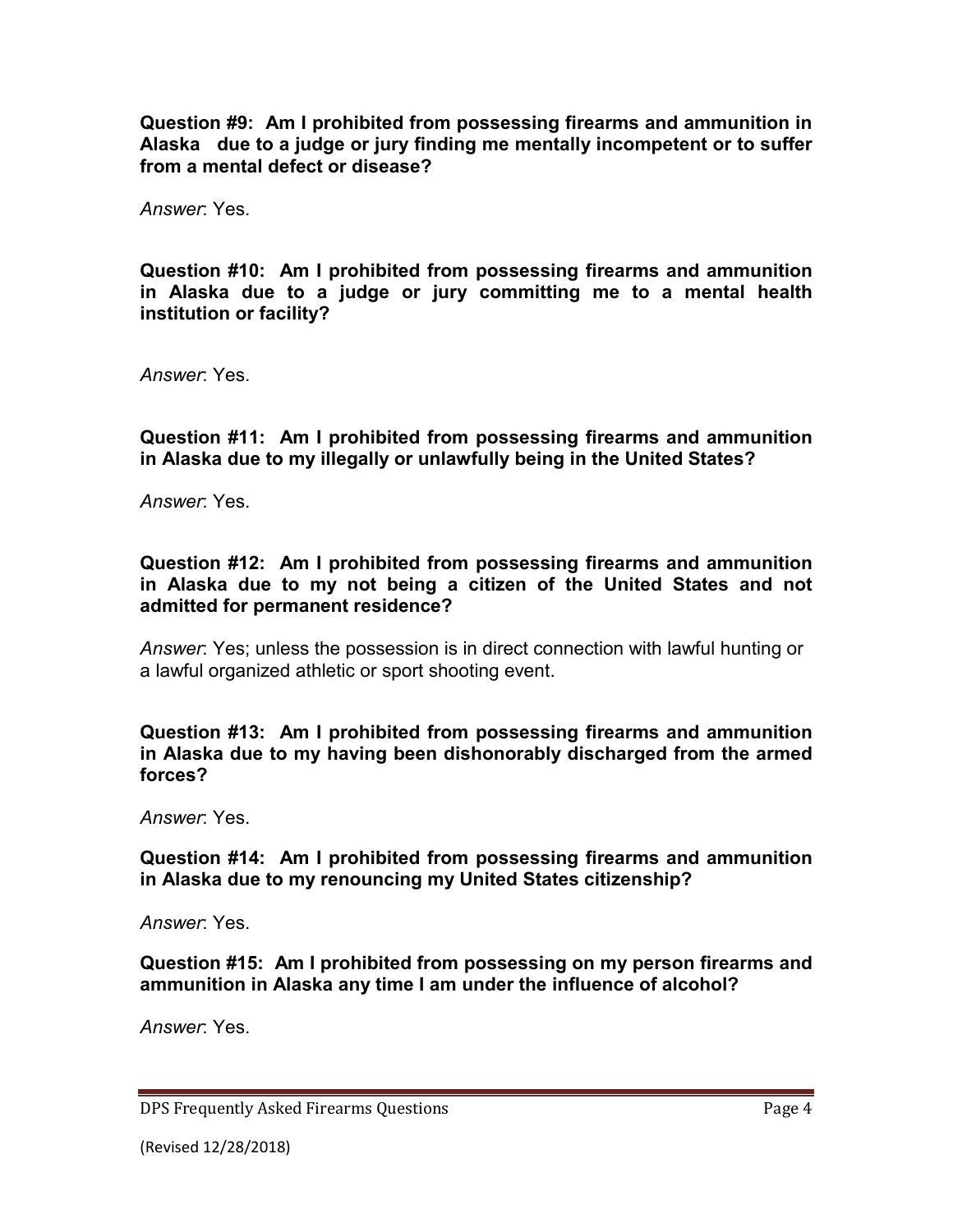**Question #16: Am I prohibited from possessing on my person firearms and ammunition in Alaska any time I am under the influence of any controlled substance - including but not limited to marijuana, depressants, stimulants, or narcotics – other than that prescribed for you to use by a medical doctor?**

*Answer*: Yes.

### **Question #17: Am I prohibited from possessing on my person firearms and ammunition in Alaska any time I am under the influence of any drug that is impairing my mental or physical functioning?**

*Answer*: Yes.

# **Question 18: Do I need a permit to carry a firearm concealed in Alaska?**

*Answer*: No. In Alaska, anyone who is 21 years of age or older and legally allowed to possess a firearm is permitted to carry the firearm concealed without a permit.

# **Question 19: Do I need to do anything special when I am carrying concealed in Alaska and I come into contact with a law enforcement officer?**

*Answer*: Yes. The law requires you to immediately inform the officer that you are in possession of the firearm; failure to do so is a criminal offense.

### **Question 20: What is the law regarding possessing firearms and ammunition in Canada?**

*Answer*: You can contact the Canadian Firearms information Office at (800) 731- 4000 for information about possessing firearms and ammunition in Canada.

**Question 21: Does Alaska recognize pardons issued by other states for offenses which occur in the other states when the individual is a resident of Alaska?**

*Answer*: Yes.

**Question 22: Is a person's right to possess firearms and ammunition in Alaska restored by the Governor of the State of Alaska issuing a pardon for the offense which triggered the prohibition?** 

DPS Frequently Asked Firearms Questions **Page 5** and the page 5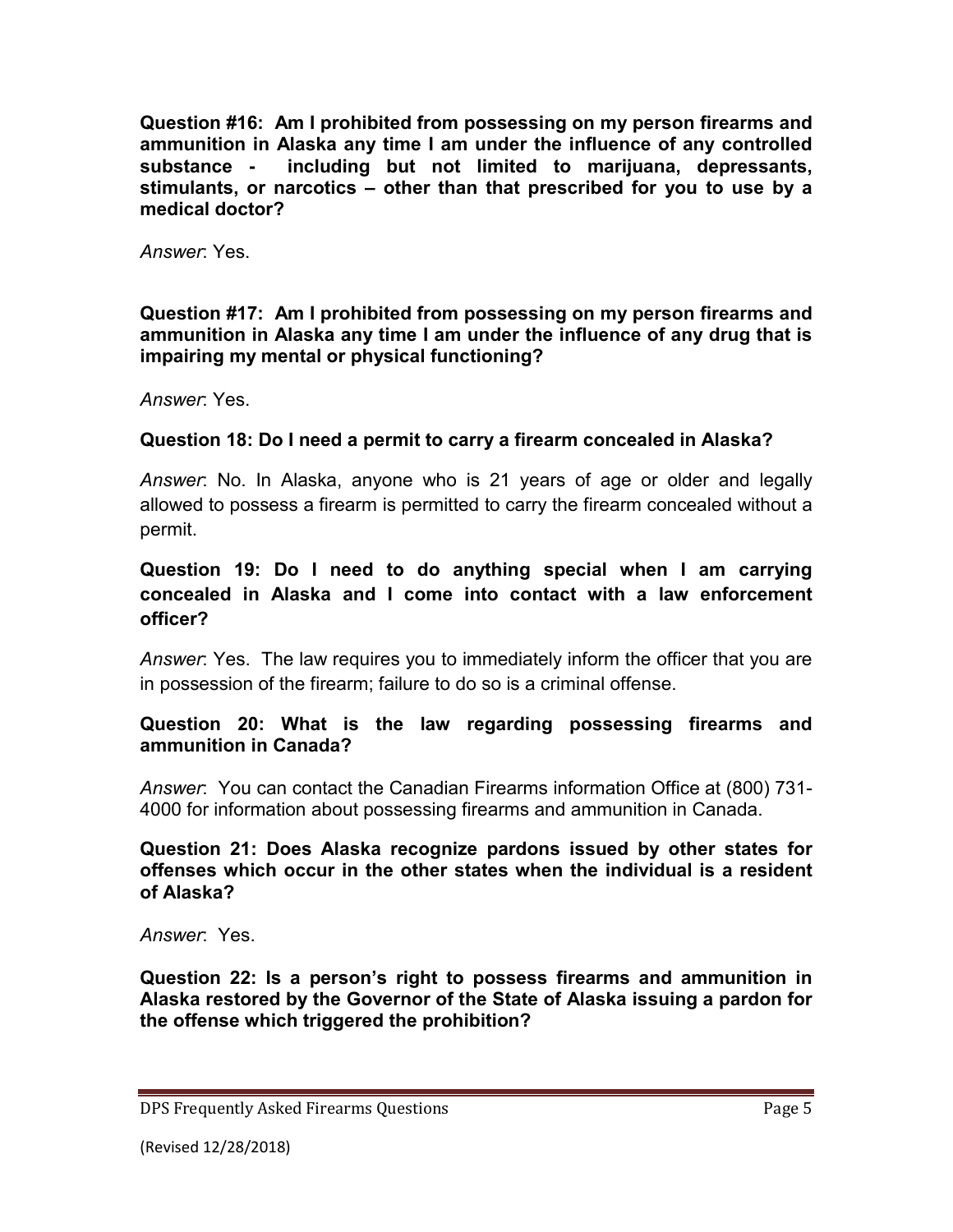*Answer*: Yes, unless the terms of the pardon provide that the prohibition on possessing firearms and ammunition is to remain in effect.

### **Question 23: Does a Presidential pardon for a federal offense which triggered a prohibition restore a person's right to possess firearms and ammunition in Alaska?**

*Answer*: Yes, unless the terms of the pardon provide that the prohibition on possessing firearms and ammunition it to remain in effect.

### **Question 24: Does Alaska recognize a restoration of firearm rights given by another state?**

*Answer*: No, except that Alaska does recognize pardons issue by the Governors of other states.

## **Question 25: How are firearm rights restored in Alaska for felony offenses?**

*Answer*: Convictions for felony offenses against persons trigger life time prohibitions which cannot be lifted by anything other than the granting of a pardon. Prohibitions arising from other felony convictions are lifted as a matter of law after the expiration of a period of 10 years following unconditional discharge from probation and parole.

**Question 26: Does Alaska recognize United States Alcohol, Tobacco, Firearms and Explosives relief from disabilities, issued pursuant to 18 USC 925(c), as lifting any federal prohibition against possessing firearms and ammunition in Alaska?**

*Answe*r: Yes.

**Question 27: Does a felony offense for which a person received a suspended imposition of sentence ("SIS") prohibit the person from possessing firearms and ammunition in Alaska?** 

*Answer*: Yes. The conviction and resulting prohibition remains in effect unless and until a court later issues a separate order expressly "setting aside the conviction."

**Question 28: Do juvenile adjudications for felony offenses trigger the prohibition against possessing firearms and ammunition in Alaska?** 

DPS Frequently Asked Firearms Questions **Page 6** and the page 6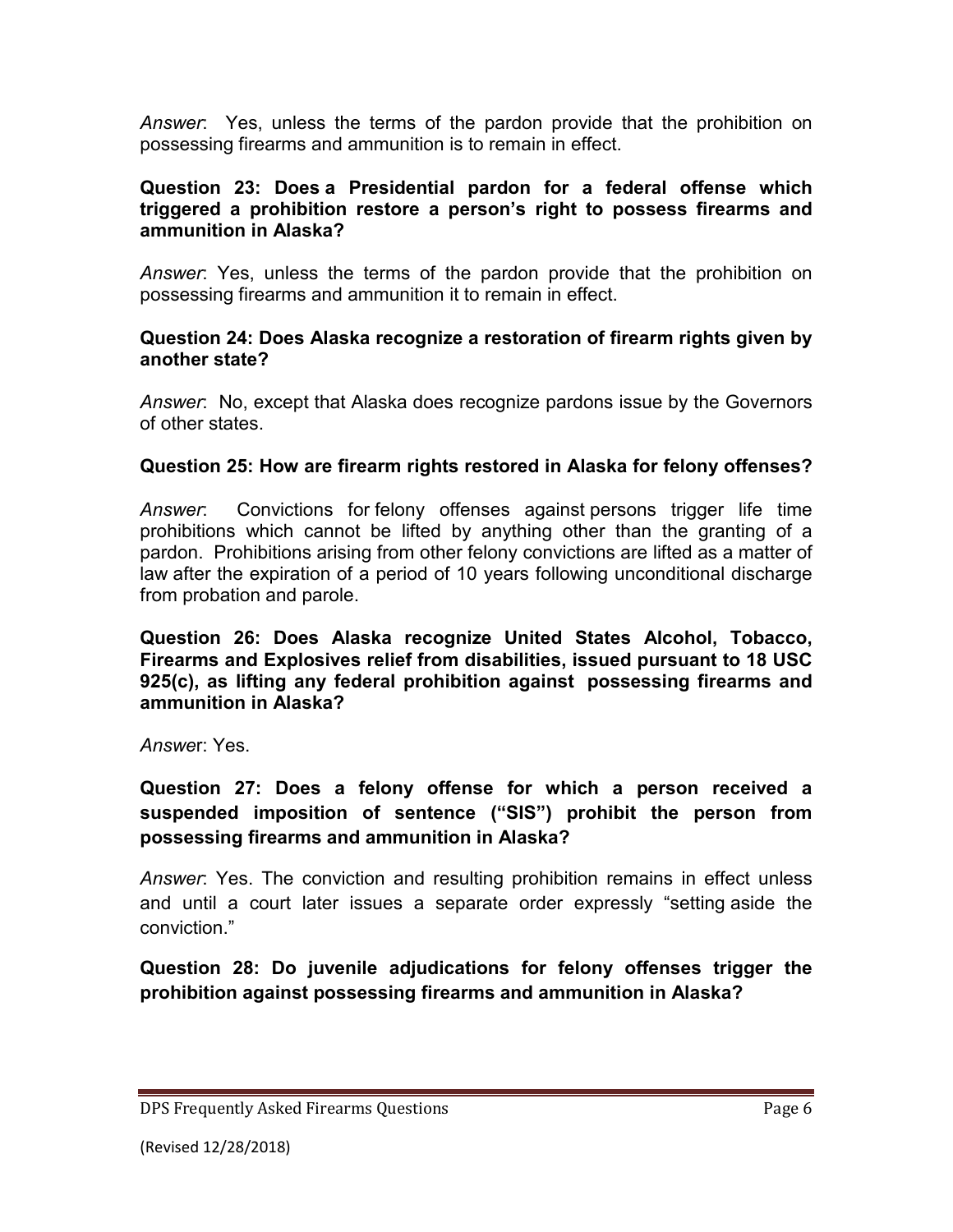*Answer*: Yes. Juvenile adjudications for any felony offense have the same effect as adult convictions regarding firearm possession in Alaska, except the prohibition is limited to firearms that can be concealed on the person.

**Question 29: Is there any difference regarding the ability to lawfully possess firearms and ammunition if a conviction resulted from a plea of guilty, plea of no contest, plea of "nolo contendere," finding of guilty by a judge, or finding of guilty by a jury?** 

Answer: No. All have the same effect.

**Question 30: Does a domestic violence assault, having a mental state element of intentional, knowing or reckless, misdemeanor conviction or a domestic violence reckless endangerment conviction trigger a prohibition for me to possess firearms and ammunition in Alaska?** 

Answer: Yes. The United States Supreme Court in *Voisine v. United States*, 136 S.Ct. 2272 (2016) removed previously existing ambiguity regarding the answer to this question. The prohibition is for a lifetime, and cannot be lifted by anything other than the granting of a pardon.

# **Question 31: How are firearm rights restored in Alaska for misdemeanor offenses?**

*Answer*: Convictions for Alaska misdemeanor offenses, other than domestic violence assault or domestic violence reckless endangerment, do not trigger firearm prohibitions. Prohibitions arising from domestic violence assault convictions are lifetime prohibitions. A State Governor or the President of the United States granting a pardon for a domestic violence assault conviction – with the terms of the pardon not restricting the right to possess firearms or ammunition – would lift the prohibition arising from that conviction. Prohibitions arising from the issuance of court orders, including domestic violence protective orders, are dependent on the terms of the order. Prohibitions arising from domestic violence protective orders remain in effect indefinitely unless later expressly dissolved by separate court order.

# **Question 32: Can I possess and/or shoot black powder guns in Alaska if I am prohibited from possessing firearms and ammunition?**

*Answer*: Black powder guns that meet the federal definition of being "antique firearms" are not classified as firearms and therefore may be lawfully possessed by persons prohibited from possessing firearms**.** Black powder for use in antique firearms in connection with sporting, recreational or cultural purposes is not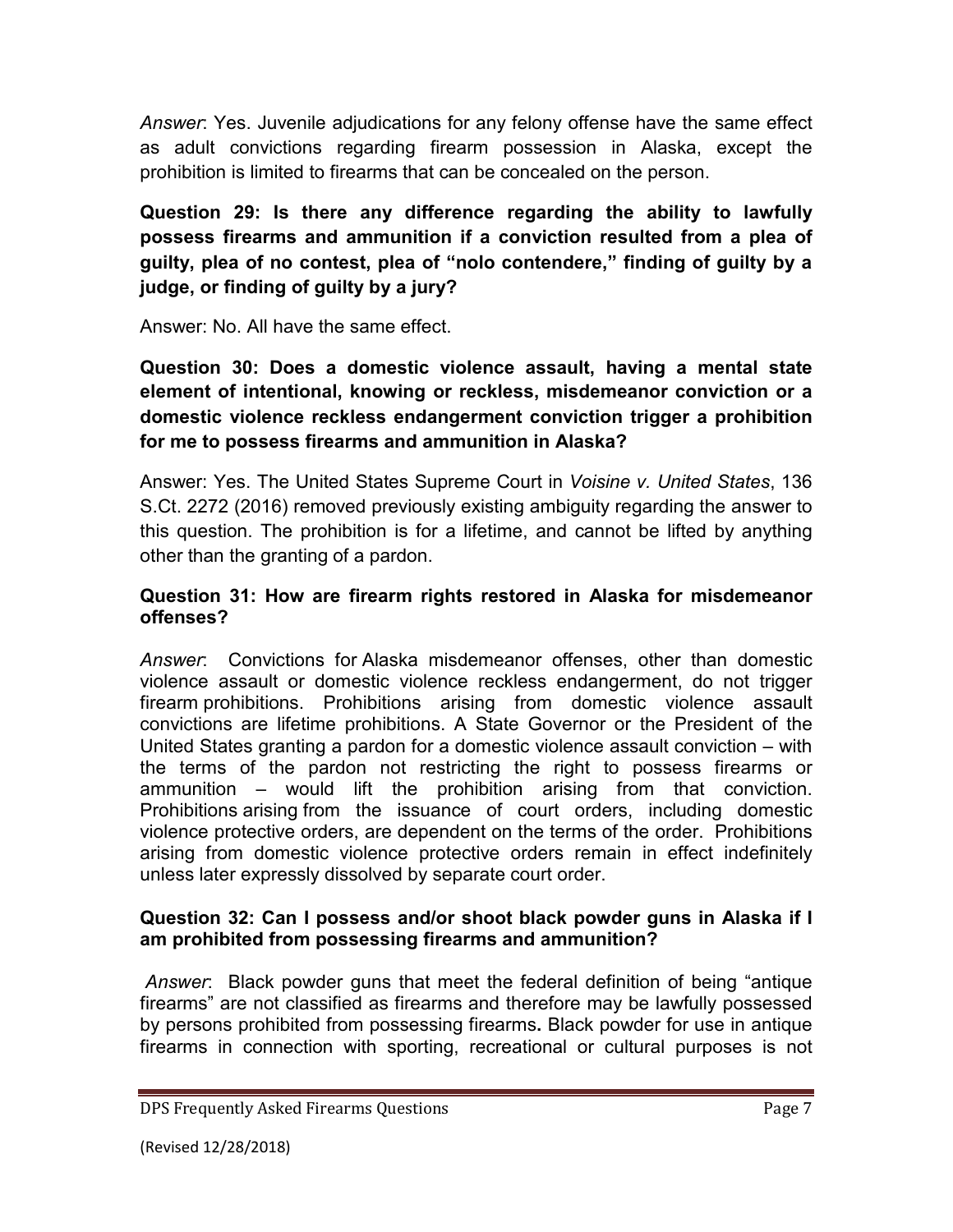classified as ammunition and may be possessed in a quantity not to exceed 50 pounds by persons prohibited from possessing ammunition.

# **Question 33: Can I possess and/or shoot archery bows and arrows in Alaska if I am prohibited from possessing firearms and ammunition?**

*Answer*: Yes.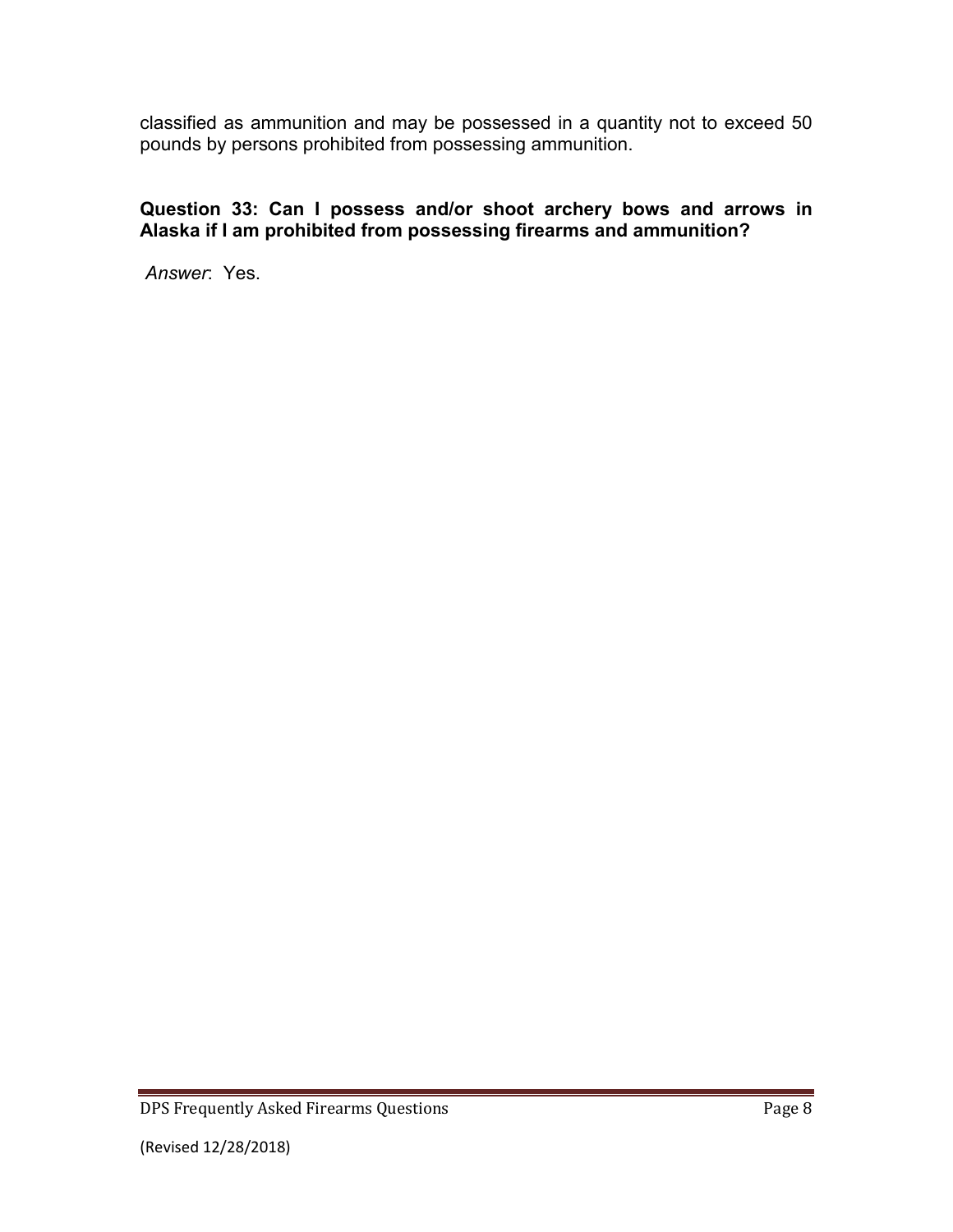## II. Alaska Concealed Carry Permit Questions:

#### **Question #1: Can I obtain a concealed carry permit even if I cannot legally possess firearms and ammunition?**

*Answer:* No. Only persons who can legally possess firearms can be granted concealed carry permits.

#### **Question #2: What do I need to provide in connection with a concealed carry permit to prove that I received a pardon for a conviction?**

*Answer:* A certified copy of the pardon paperwork.

#### **Question #3: What do I need to provide in connection with a concealed carry permit to prove that my conviction was set aside or dismissed?**

*Answer:* A certified copy of the order setting aside or dismissing the conviction.

### **Question #4: What do I need to provide in connection with a concealed carry permit to prove that ten years or more has passed since the date of my unconditional discharge from a felony conviction?**

*Answer:* A certified copy of documentation from the Alaska Department of Corrections, or equivalent entity of another state for a conviction in that other state, reflecting the date of unconditional discharge.

#### **Question #5: Can I obtain an Alaska concealed permit if I have been convicted of a misdemeanor offense that does not trigger a prohibition against me possessing firearms and ammunition?**

*Answer:* A person convicted of two or more class A misdemeanors in Alaska, or similar offenses in another jurisdiction, within the six years immediately preceding the date of application, regardless of whether the convictions were later set aside or the subject of a pardon or other executive clemency, may not obtain an Alaska concealed carry permit

### **Question #6: Why would I want to obtain an Alaska concealed carry permit if a permit is not needed to be able to legally carry concealed in Alaska?**

*Answer:* The law of some other states might give some significance to your holding an Alaska concealed carry permit in connection with carrying concealed in those states. You will need to be sure of the law of any other state in which

*.*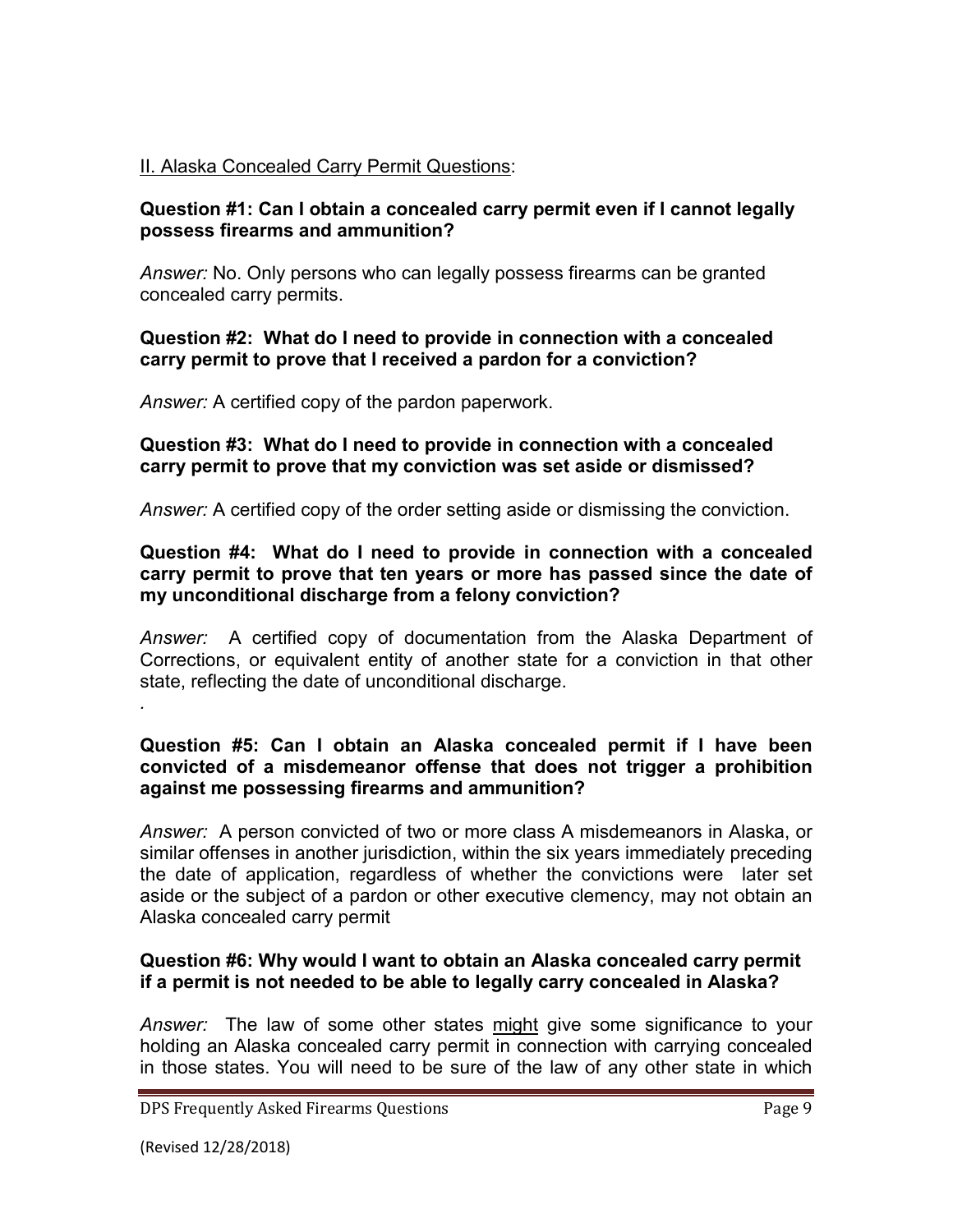you may want to carry concealed to assure that you do commit a crime under the law of that state by carrying concealed even though you have obtained an Alaska concealed carry permit.

# **Question #7: How do I apply for an Alaska concealed carry permit?**

*Answer*: You must complete a handgun training course approved by the Department of Public Safety. Within one year after completion of the training course, a completed application must be delivered in person to an Alaska State Trooper office. The packet of materials must include the completed application, one photograph of you taken within 30 days of the date on the application, identifiable fingerprints taken by a DPS approved technician, proof of successful completion of the handgun training course, and the \$87.00 application fee.

## **Question #8:** *How much does it cost to apply for an Alaska concealed carry permit?*

*Answer*: \$88.25

## **Question #9:** *Can I get my money back if my application for an Alaska concealed carry permit is not approved?*

*Answer:* No. Application fees are non-refundable. You should make sure that you qualify before submitting an application. Alaska Statutes 18.65.705 sets forth the qualifications that must be met for a person to obtain an Alaska concealed handgun permit.

## **Question #10:** *Can someone else bring in my application for an Alaska concealed carry permit?*

*Answer*: No. The application for a new permit must be submitted in person to an Alaska State Trooper office. You will be asked to show a government issued photographic identity card to prove your identity.

# **Question #11: How long is an Alaska concealed carry permit valid?**

*Answer:* Assuming there is no change in federal or Alaska state law and no change in your ability to lawfully possess firearms, a permit will expire on your birthday in the fifth year following issuance, for a total period of time not to exceed five years.

## **Question #12: Can residents of states other than Alaska obtain an Alaska concealed carry permit?**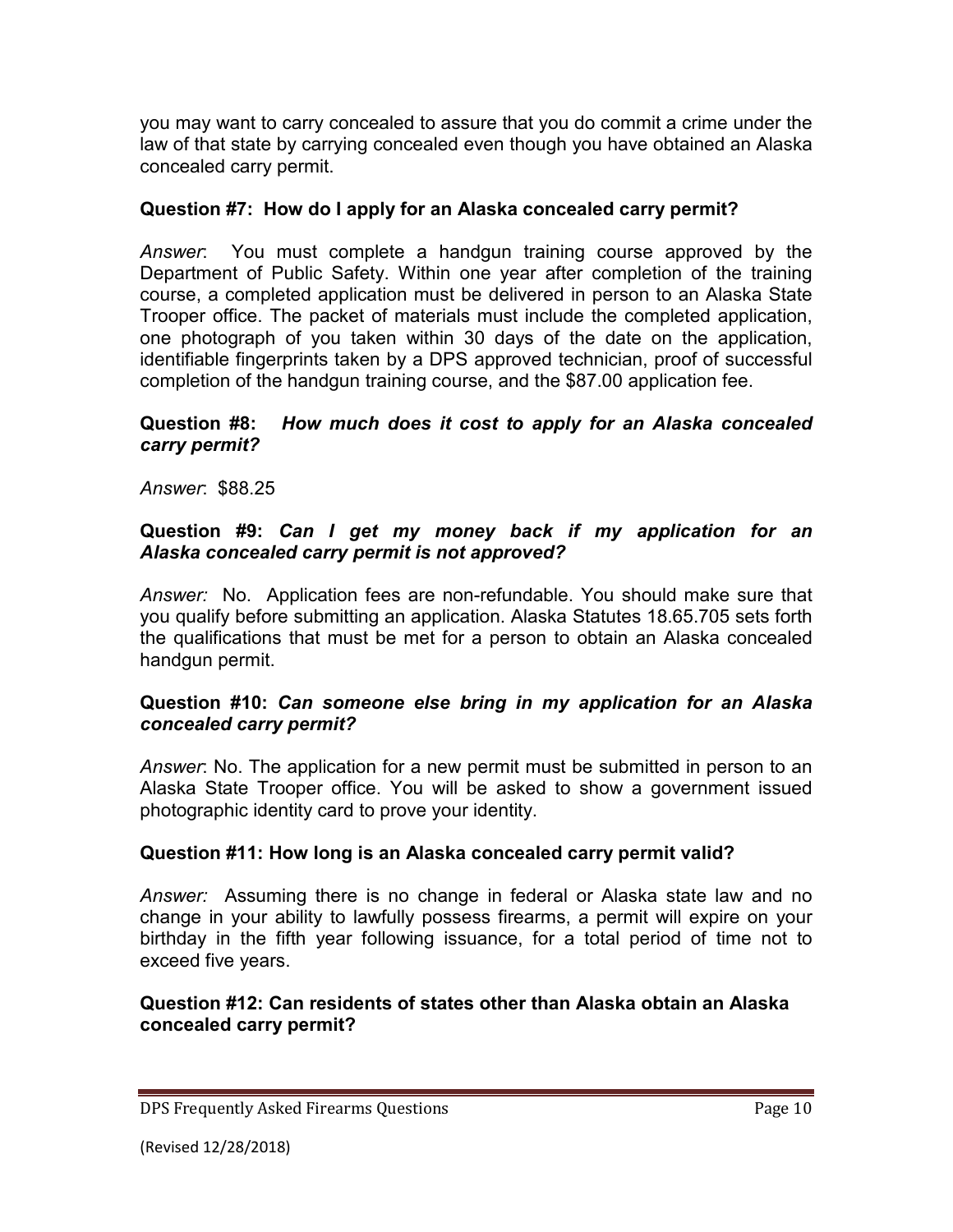*Answer*: No. Alaska concealed permits can be issued only to persons who are and have been physically in Alaska for at least 90 days and who intend to remain in Alaska indefinitely.

## **Question #13: Can legal resident aliens who reside in Alaska obtain an Alaska concealed carry permit?**

*Answer:* Yes, provided the legal resident alien is and has been physically in Alaska for at least 90 days and intends to remain in Alaska indefinitely.

### **Question #14: Can I renew my Alaska concealed carry permit if I no longer am a resident of Alaska?**

*Answer:* No. Only residents of Alaska can renew Alaska concealed carry permits.

## **Question #15: What good is my Alaska concealed carry permit if I no longer am a resident of Alaska?**

*Answer:* The permit very likely will not have any legal significance once you no longer are a resident of Alaska. The significance, if any, of the Alaska permit will depend on the law of the state in which you possess any firearm.

## **Question #16: My Alaska concealed carry permit is about to expire; what do I need to do to keep it valid?**

*Answer: You* need to *c*omplete a renewal of concealed carry permit application (DPS form # 12-299-84) and submit it to the Alaska Concealed Carry Office at 5700 E. Tudor Road, Anchorage Alaska 99507. You need not deliver the application in person. Renewal applications must be postmarked not more than 90 days before your permit is to expire. A photograph taken within 30 days of the application and \$25 non-refundable fee must be included in the submitted materials. A renewal application submitted after the permit has expired is subject to an additional \$25 late fee. The department will not accept a renewal application for a permit that has been expired for more than 60 days.

## **Question #17: Am I required to surrender my old permit when I receive my renewed permit?**

*Answer:* No. There is no requirement to surrender an expired permit unless it was suspended or revoked. You, however, may not display an expired permit in a manner that would imply it is remains valid.

**Question #18: Am I required to surrender an expired Alaska concealed carry permit when I do not have a currently valid Alaska permit and I will not be applying for a new Alaska permit?**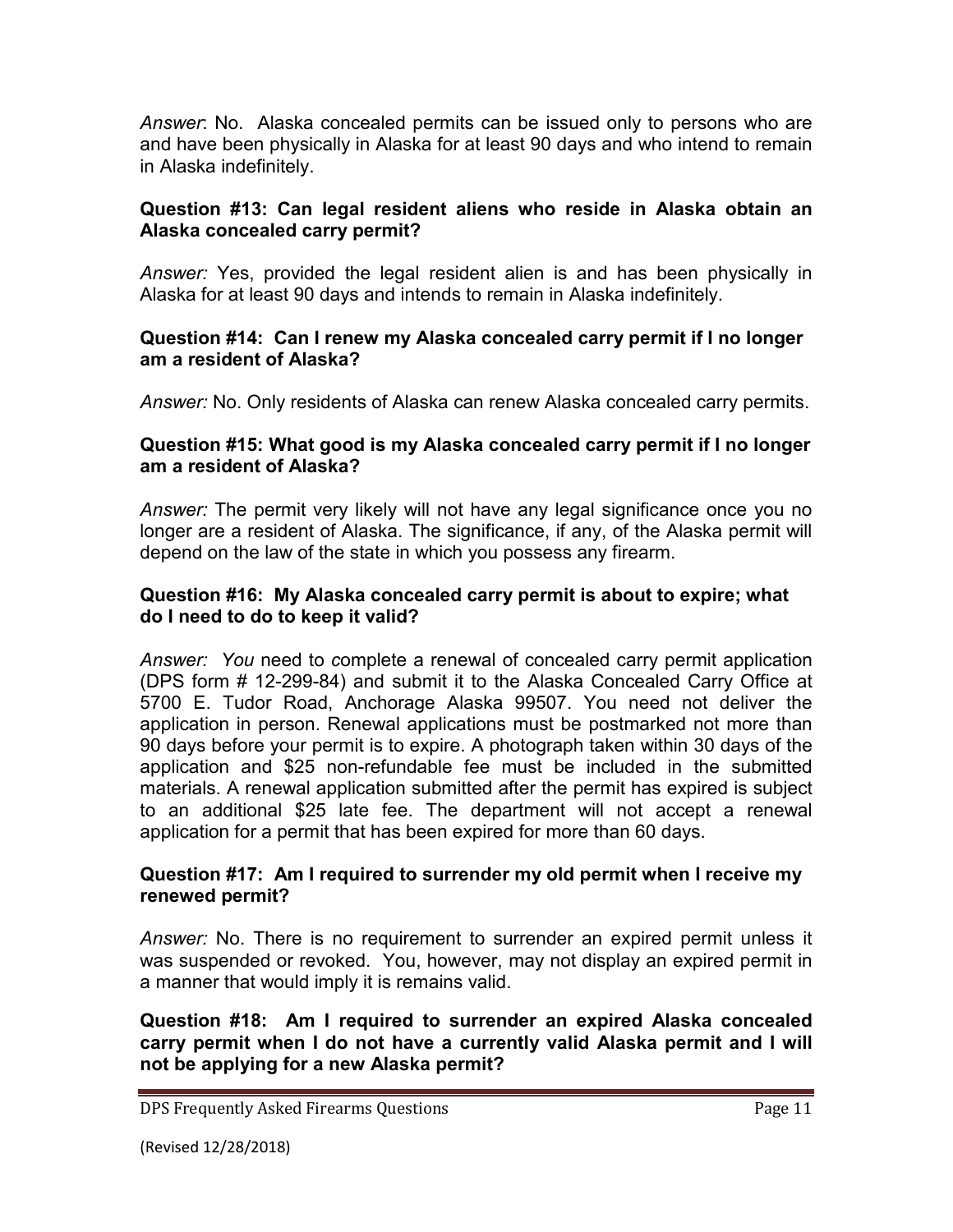*Answer:* No. There is no requirement to surrender an expired permit unless it was suspended or revoked. You, however, may not display an expired permit in a manner that would imply it is remains valid.

## **Question #19: What do I do if I lose my permit or if it is stolen?**

*Answer:* You must complete and submit an application for replacement of a concealed carry permit (DPS Form 12-299-85). The completed form, together with a photograph taken within 30 days of the application and \$25 fee must be submitted in person at an Alaska State Trooper office.

## **Question #20: Do I have to do anything if my address changes?**

*Answer:* Yes. You must notify DPS of any change in your address within 30 days of the change by completing and submitting a change of address notification (DPS Form #12-299-88) to the Alaska concealed carry office at 5700 East Tudor Road, Anchorage, Alaska 99507.

# **Question #21: What do I do if my legal name changes?**

*Answer:* You need to complete and personally submit an application for replacement (DPS form 12-299-85) to an Alaska State Trooper office together with a certified copy of a court or other public document reflecting the change and a \$25 fee.

## **Question #22: Does my having an Alaska concealed carry permit authorize me to carry concealed outside of Alaska?**

*Answer:* Maybe. The legal significance of your Alaska concealed carry permit is determined by the law of the state or country in which you possess a firearm. Another state or country may or may not afford significance to an Alaska permit. The "Reciprocity" link on the Alaska concealed carry home page lists states that have indicated they will give significance to Alaska permits. The information reflected in the link, however, is updated only one time each year. The information, therefore, may not be current. You will need to independently determine the current status of the law in the state or country in which you will possess a firearm. .

## **Question #23: Does Alaska recognize and give significance to concealed carry permits issued by other states?**

Answer: All persons 21 years of age or older and physically in Alaska – and who can legally possess firearms and ammunition – can legally carry concealed firearms except in certain specified locations, including, but not limited to,